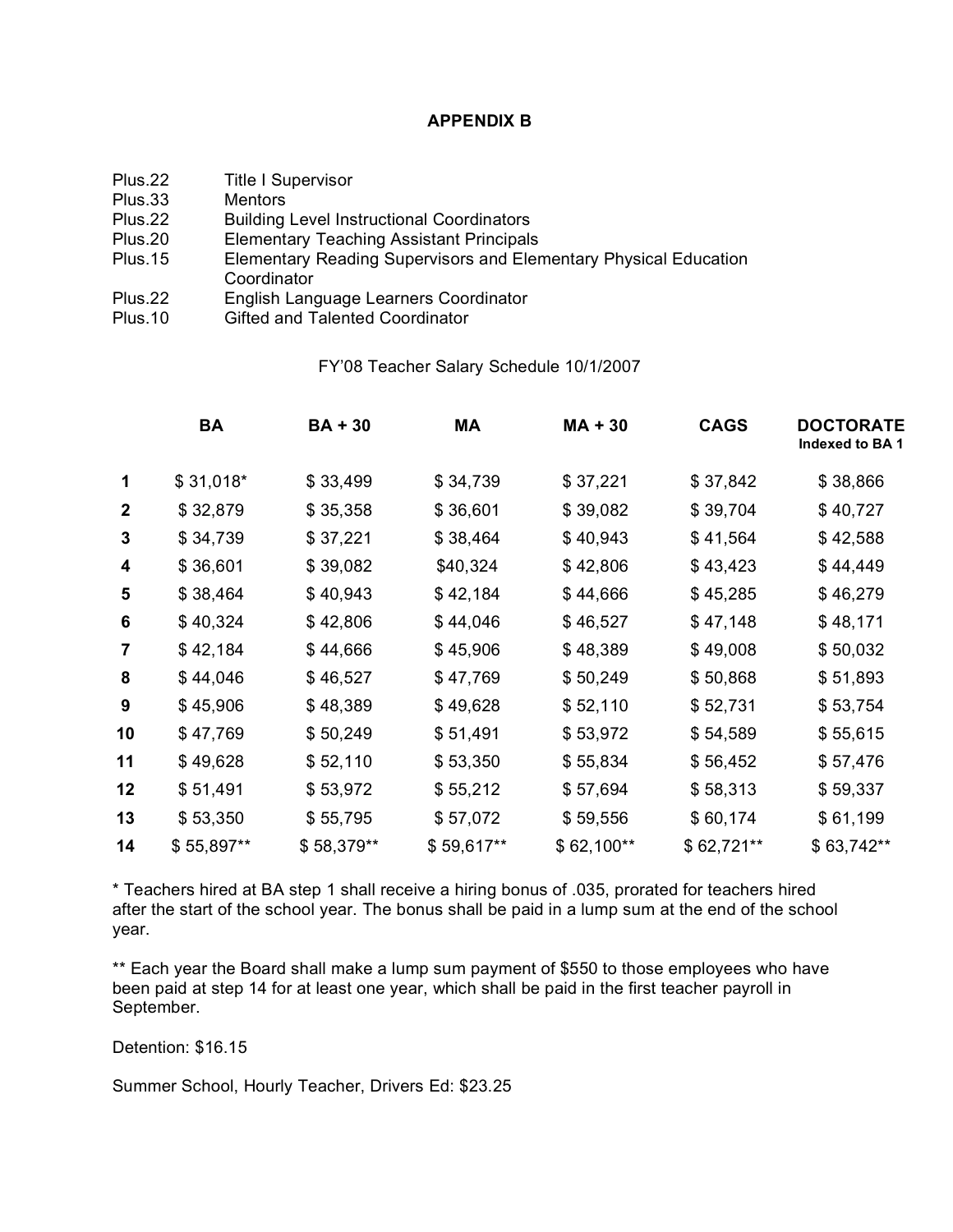## **APPENDIX B (cont.)**

Plus.22 Title I Supervisor

Plus.33 Mentors

- Plus.22 Building Level Instructional Coordinators
- Plus.20 Elementary Teaching Assistant Principals
- Plus.15 Elementary Reading Supervisors and Elementary Physical Education **Coordinator**
- Plus.22 English Language Learners Coordinator
- Plus.10 Gifted and Talented Coordinator

# FY'09 Teacher Salary Schedule 2008 - 2009

|                  | <b>BA</b>  | <b>BA+30</b> | МA          | $MA + 30$  | <b>CAGS</b> | <b>DOCTORATE</b><br>Indexed to BA1 |
|------------------|------------|--------------|-------------|------------|-------------|------------------------------------|
| 1                | \$31,793*  | \$34,336     | \$35,607    | \$38,152   | \$38,788    | \$39,838                           |
| $\boldsymbol{2}$ | \$33,701   | \$36,242     | \$37,516    | \$40,059   | \$40,697    | \$41,745                           |
| 3                | \$35,607   | \$38,152     | \$39,426    | \$41,967   | \$42,603    | \$43,653                           |
| 4                | \$37,516   | \$40,059     | \$41,332    | \$43,876   | \$44,509    | \$45,560                           |
| 5                | \$39,426   | \$41,967     | \$43,239    | \$45,783   | \$46,417    | \$47,436                           |
| 6                | \$41,332   | \$43,876     | \$45,147    | \$47,690   | \$48,327    | \$49,375                           |
| $\overline{7}$   | \$43,239   | \$45,783     | \$47,054    | \$49,599   | \$50,233    | \$51,283                           |
| 8                | \$45,147   | \$47,690     | \$48,963    | \$51,505   | \$52,140    | \$53,190                           |
| 9                | \$47,054   | \$49,599     | \$50,869    | \$53,413   | \$54,049    | \$55,098                           |
| 10               | \$48,963   | \$51,505     | \$52,778    | \$55,321   | \$55,954    | \$57,005                           |
| 11               | \$50,869   | \$53,413     | \$54,684    | \$57,230   | \$57,863    | \$58,913                           |
| 12               | \$52,778   | \$55,321     | \$56,592    | \$59,136   | \$59,771    | \$60,820                           |
| 13               | \$54,684   | \$57,190     | \$58,499    | \$61,045   | \$61,678    | \$62,729                           |
| 14               | \$57,294** | \$59,838**   | $$61,107**$ | \$63,653** | \$64,289**  | \$65,335**                         |
|                  |            |              |             |            |             |                                    |

\* Teachers hired at BA step 1 shall receive a hiring bonus of .035, prorated for teachers hired after the start of the school year. The bonus shall be paid in a lump sum at the end of the school year.

\*\* Each year the Board shall make a lump sum payment of \$550 to those employees who have been paid at step 14 for at least one year, which shall be paid in the first teacher payroll in September.

Detention: \$16.15

Summer School, Hourly Teacher, Drivers Ed: \$23.25